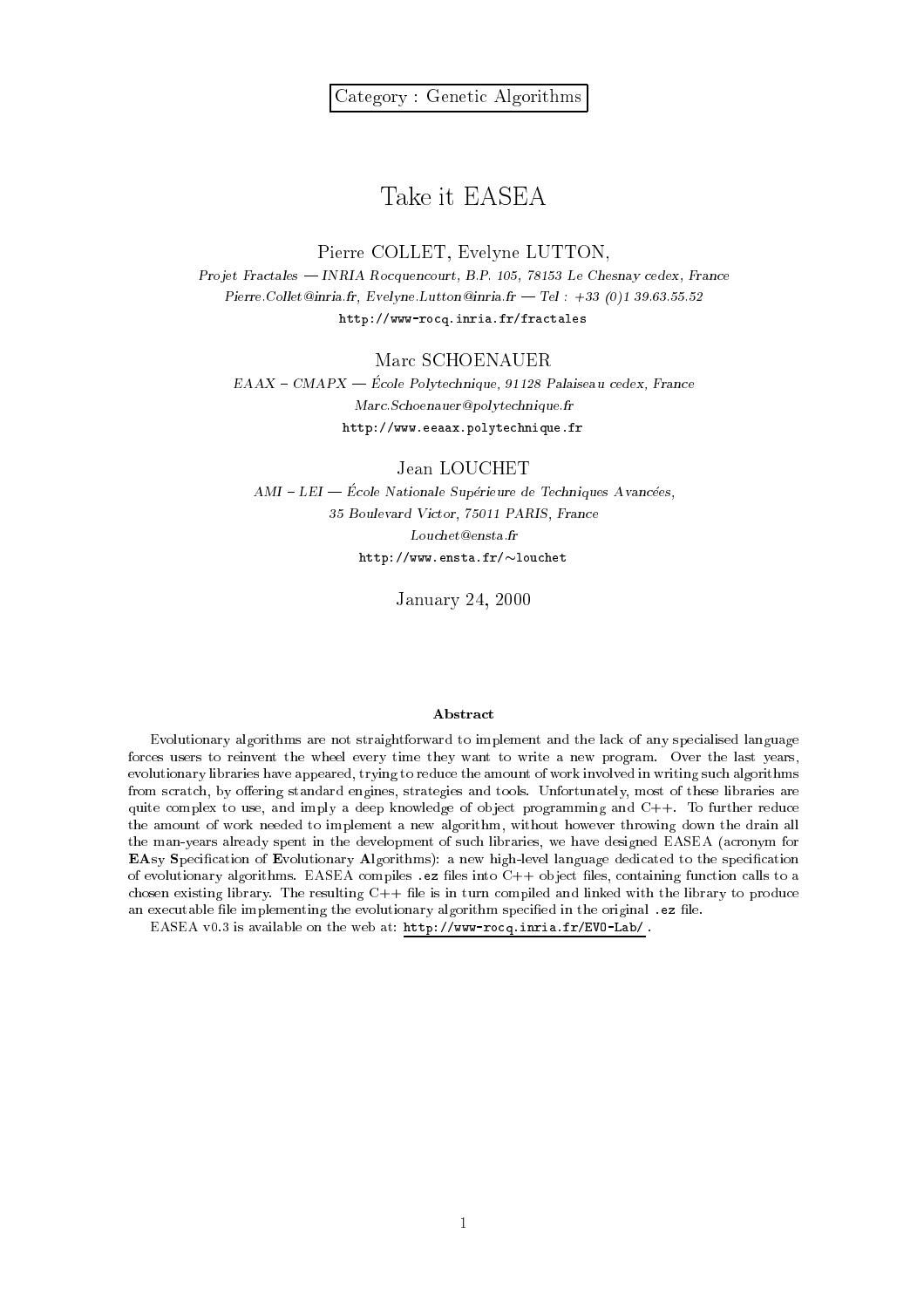# 1 Introduction

Not so long ago, evolutionary algorithms were considered as mere fantasies set up by mad computer scientists. No respectable researcher would ever have considered using such algorithms to do anything serious. Things have changed however over the years and many end-users (chemists, physicists, mathematicians, ...) have ended up selling their scientic souls to Darwin. Unfortunately taking this decision is not the hardest part of their ordeal: the evolutionary algorithm they have been dreaming of remains to be written and many of them are only occasional programmers, used to procedural languages such as Pascal or Fortran. This is very understandable as they are not state of the art computer scientists after all.

One way to speed up the process is to use one of the many existing evolutionary libraries. All is for the best as they offer very powerful tools provided ... one is fluent enough with constructors, copy-constructors, destructors and such niceties involved by relatively low-level ob ject languages.

The next hurdle is then to learn how to use the library, to understand the intricate data structures and to memorise the necessary several hundred object types, functions and variables and the way they are interrelated. This can be quite time consuming when all major evolutionary libraries are written in  $C++$  and make full use of object programming.

All in all, many physicists, chemists, mathematicians and other scientists who otherwise would be capable of writing relatively simple functions in C, FORTRAN or LISP are denied experimentation of evolutionary algorithms due to the sheer complexity of their implementation.

The aim of EASEA (EAsy Specification of Evolutionary Algorithms) is to hide this complexity behind a high-level language, allowing scientists to concentrate on evolutionary algorithms, rather than on their implementation.

# 2 Previous work

Some research teams have already felt the need for a specific evolutionary language. They have however chosen a theoretic viewpoint, trying to enrich the evolutionary paradigm with new concepts or features not yet implemented [6, 7, 9, 10].

We have chosen a radically different approach, trying to be as pragmatic as possible. Our goal was to start with the realisation of a minimal working prototype, able to implement almost any problem. We count on feedback from end-users to guide the evolution of EASEA.

# 3 Presentation of EASEA

#### $3.1$ Introduction

Several important ideas lie behind the EASEA language and compiler :

- EASEA must be general enough to be able to write virtually any evolutionary algorithm.
- Conceptually speaking, a language such as EASEA needs not be tied to a specic evolutionary library. Hence, EASEA must be able to operate different evolutionary libraries.
- EASEA should aim to hide away all programming mechanisms not explicitly needed to describe the evolutionary algorithm.
- EASEA source les must be simple enough to be written automatically by a graphic user interface.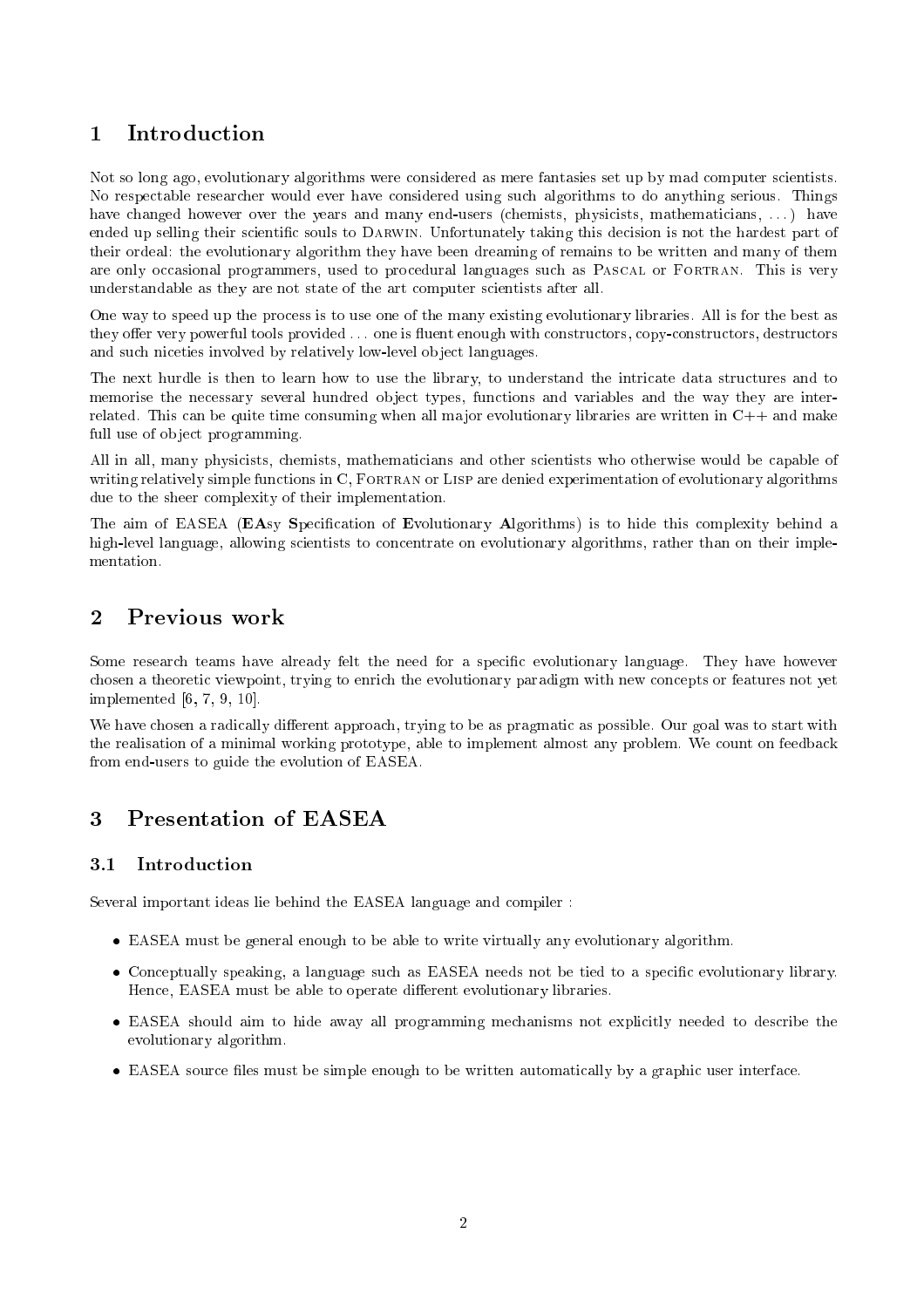

Figure 1: EASEA mode of operation

#### 3.2Mode of operation

The specications of EASEA show that an EASEA compiler should be able to produce C++ source code using different evolutionary libraries.

Two libraries have been chosen to start with: GAlib  $-a$  widely used  $C++$  genetic library [5] and EO (Evolutionary Objects [3]) developed at the University of Granada (Spain) within the EVONET [1] framework. EASEA–EO is still under development while EASEA–GAlib is already operational. The EASEA–GAlib compiler uses for input an ascii file with a .ez suffix. Its output is a GAlib  $C_{++}$  source file including calls to GAlib functions and objects. The resulting  $C++$  file must then be compiled by a  $C++$  compiler and linked with the GAlib library (cf. figure 1). The produced executable implements the evolutionary algorithm described in the original EASEA source file.

## 4 EASEA compiler

#### 4.1Description

EASEA is written in C++, using Lex and Yacc (in fact ALex and AYacc [4]). The EASEA compiler is somewhat unusual in the sense that it produces source code in another language rather than microprocessor instructions. As EASEA syntax is rather simple, most serious errors come in fact from user-functions which are compiled by a host C++ compiler. The nice consequences are that such errors are trapped by the very elaborate host compiler syntax analyser and that semantic errors (bugs) are as elaborately dealt with by the host compiler symbolic debugger. The not so nice consequence is that the human end-user must somehow debug the C++ code produced by EASEA.

The main difficulty resides in the fact that humans usually find compiler-produced source code quite difficult to read.

A second reason voting for highly readable generated  $C++$  is that we think EASEA can also be used as a primer: EASEA creates a C++ source le which can be a starting point for an evolutionary algorithm that will be refined afterwards.

Our main concern has then been to improve presentation and to have EASEA-generated C++ look as human as possible.

This feat is mainly achieved through :

- 1 a man-made *template* file  $-galib.tpl$  for the GAlib version. As one can infer by its name, the GAlib template file contains the framework of a generic GAlib evolutionary algorithm, ready to be filled up with user-specific information found in the EASEA .ez source file.
- 2 very carefully typeset code, whenever EASEA generates code to ll up the blanks : indentation is respected, meaningful variable names are used and comments are generated from scratch to explain what the created code is supposed to do.

The compiler contains two main parts: one responsible for the genome analysis and the other responsible for code production.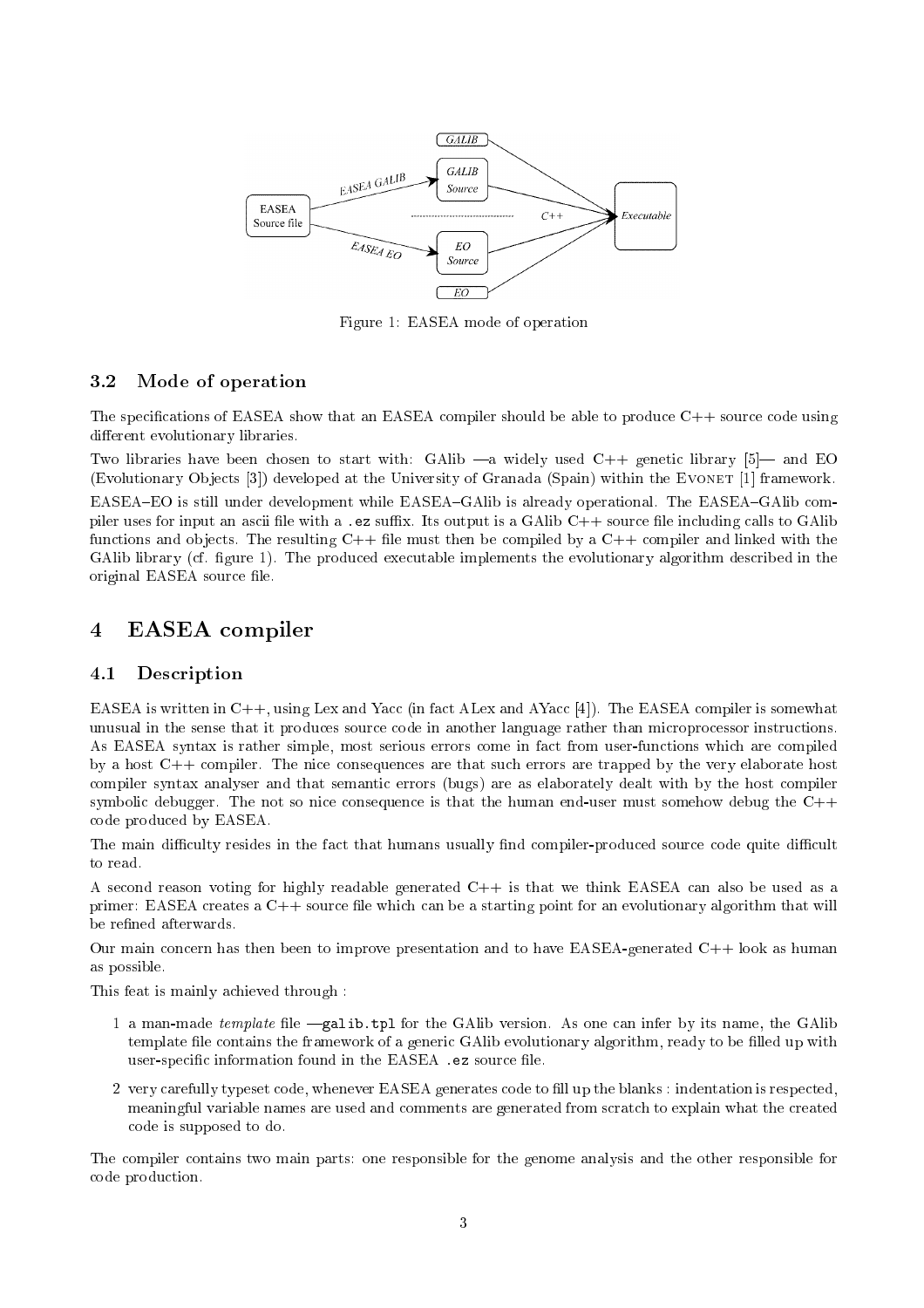#### 4.2Genome declaration analysis

EASEA genome declarations look very much like C or C++ structure declarations. char, int, double, bool are accepted as basic types. Modifiers are accepted, allowing arrays and pointers to be declared. Finally, it is possible to declare new types (classes in fact, as EASEA is fully ob ject-oriented).

Let us imagine, as a demonstrative example, a genome representing a polygon:

```
Side{ int Coord[2];
        Side *pNext;
\mathbf{r}}
Genome{ Side *pList;
         int NbSides;
}
```
This genome is made of a pointer towards a linked list of sides and of NbSides, an integer containing the number of elements in the linked list.

A side is made of an array of two coordinates and a pointer towards the next side.

All variables are stored in a symbol table, along with their type and size (arrays). New user types are stored along with the elements they contain.

#### 4.3Generation of complete C++ classes

The template file is in fact an empty shell, containing the source code for a generic GALib evolutionary algorithm. The EASEA compiler copies lines from the template file towards the object . cpp file until it comes across a compiler directive telling it to insert information which is to be found in the user-supplied . ez file.

The user-defined types and functions are then inserted in the output . cpp file, as well as the genome declaration:

• New types are inserted as new  $C++$  classes, with all methods necessary to obtain fully fledged  $C++$  classes  $(constructor, destructor, copy-constructor, operator=), operator==, operator!=, operator!=, operator<<, operator>>).$ 

Here is for instance the operator= member function, transparently created by the EASEA compiler for class Side:

```
Side operator=(Side &EASEA_Var) { // Operator=
  if (pNext) delete pNext;
  EASEA_Var.pNext ? pNext = new Side(*(EASEA_Var.pNext)) : pNext=NULL;
  {for(int EASEA_Ndx=0; EASEA_Ndx<2; EASEA_Ndx++)
     Coord[EASEA_Ndx]=EASEA_Var.Coord[EASEA_Ndx];}
  return *this:
  return *this;
}
```
- ${\bf -}$  1 ne coord array has been automatically expanded and each of its elements are assigned individually.
- ${\scriptstyle\top}$  if the R-value pNext pointer is not null (EASEA var.pNext), a new Side object is created, and its copy-constructor is invoked with the ob ject pointed to by the R-value pNext pointer. This new Side ob ject is assigned to the L-value pNext pointer.

As an intelligent copy-constructor has also been created automatically for class Size, this results in a recursive copy of the linked list.

 The genome is derived from the GAlib genome class. As for new user classes, all necessary methods are transparently created.

Here is for instance the derived GAlib polygonGenome class declaration, created out of the previous Genome declaration:

```
// User Genome
class polygonGenome : public GAGenome {
// Default methods for class polygonGenome
public:
  GADefineIdentity("polygonGenome", 251);
  static void Initializer(GAGenome&);
  static int Mutator(GAGenome&, float);
  static float Comparator(const GAGenome&, const GAGenome&);
  static float Evaluator(GAGenome&);
  static int Crossover(const GAGenome&, const GAGenome&, GAGenome*,
GAGenome*):
\overline{\phantom{a}}
```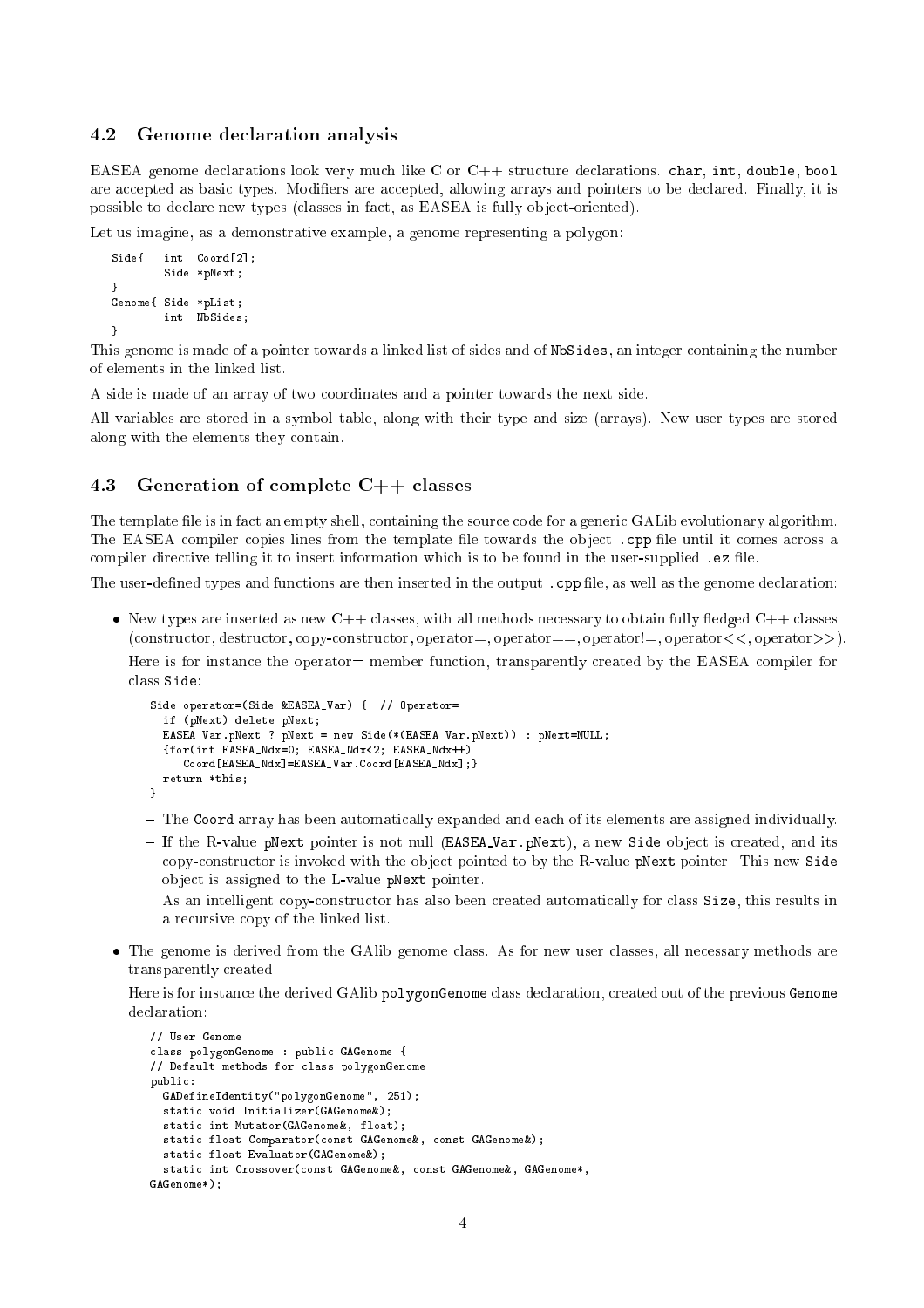```
polygonGenome::polygonGenome() :GAGenome(Initializer, Mutator,
Comparator){
    evaluator(Evaluator); crossover(Crossover);
\primeZeroing pointers
    pList=NULL;
  \mathbf{r}}
  polygonGenome(const polygonGenome & orig) { copy(orig); }
  polygonGenome operator=(const GAGenome &);
  virtual GAGenome *clone(GAGenome::CloneMethod) const ;
  virtual void copy(const GAGenome & c);
  virtual int equal(const GAGenome& g) const;
  virtual int read(istream & is);
  virtual int write(ostream & os) const ;
// Class members
  int NbSides:
  int NbSides;
  Side *pList;
};
```
Of course, as for new types, all generic member functions are created transparently (constructor, destructor,  $copy-constructor, operator=$ ), as well as all member functions required by GAlib (clone, copy, equal, read, write, Comparator).

The remaining member functions required by GAlib (Initializer, Mutator, Evaluator and Crossover) are,  $(in v0.3)$ , user-specific. This means that EASEA will look for their code in the .ez file, under the names of Genome::initializer, Genome::mutator, Genome::crossover, Genome::evaluator, as can be seen in the extensive example of section 5. Future versions of EASEA will implement representation-independent operators in the line of Radcliffe's work [7].

In v0.3, EASEA expects to find  $C++$  source code, that will be directly inserted in the resulting . cpp, qualified by minor changes described in the next section.

#### 4.4Remaining independent of host libraries

Accepting different host libraries means that EASEA cannot force the programmer to use the GAlib-specific GARandomDouble function. This would mean that an EASEA .ez source le would not recompile if another library were to be used.

The solution is for EASEA to provide (as in any new language), its own specific predefined functions and keywords. Whenever such functions or keywords appear in the .ez source file, the EASEA compiler translates them to their GAlib (or EO) equivalent. As such, the EASEA random function call will be translated in its GALib equivalent: GARandomDouble.

Identically, EASEA keywords are translated into their host-library equivalent. For example, variables parent1, parent2, child1 and child2 are predefined in the EASEA crossover function (cf. section 5). Those names are translated into their GAlib counterparts (mom, dad, bro and sis) . . . if the GAlib library is to be used, of course.

This is how EASEA source files can try to be as independent as possible from host libraries.

#### 4.5Host libraries prerequisites

Although EASEA source files can conceptually be completely decoupled from the underlying host library, this is not the case right now. GAlib expects functions such as mutator, evaluator and crossover to behave a certain way: the evaluator function should return a float, the crossover function should return the number of created children (one or two), the mutator is supposed to return the number of mutations which occurred in the genome.

Unfortunately, it is very improbable that other libraries should have exactly the same expectations.

For the moment being, the EASEA manual describes how the GAlib library expects genetic operators to behave.

In the future, one can expect EASEA to impose its own prerequisites. If they are a superset of all the information needed by the different supported host libraries, EASEA will be able to generate the appropriate code implementing the behaviour expected by each library.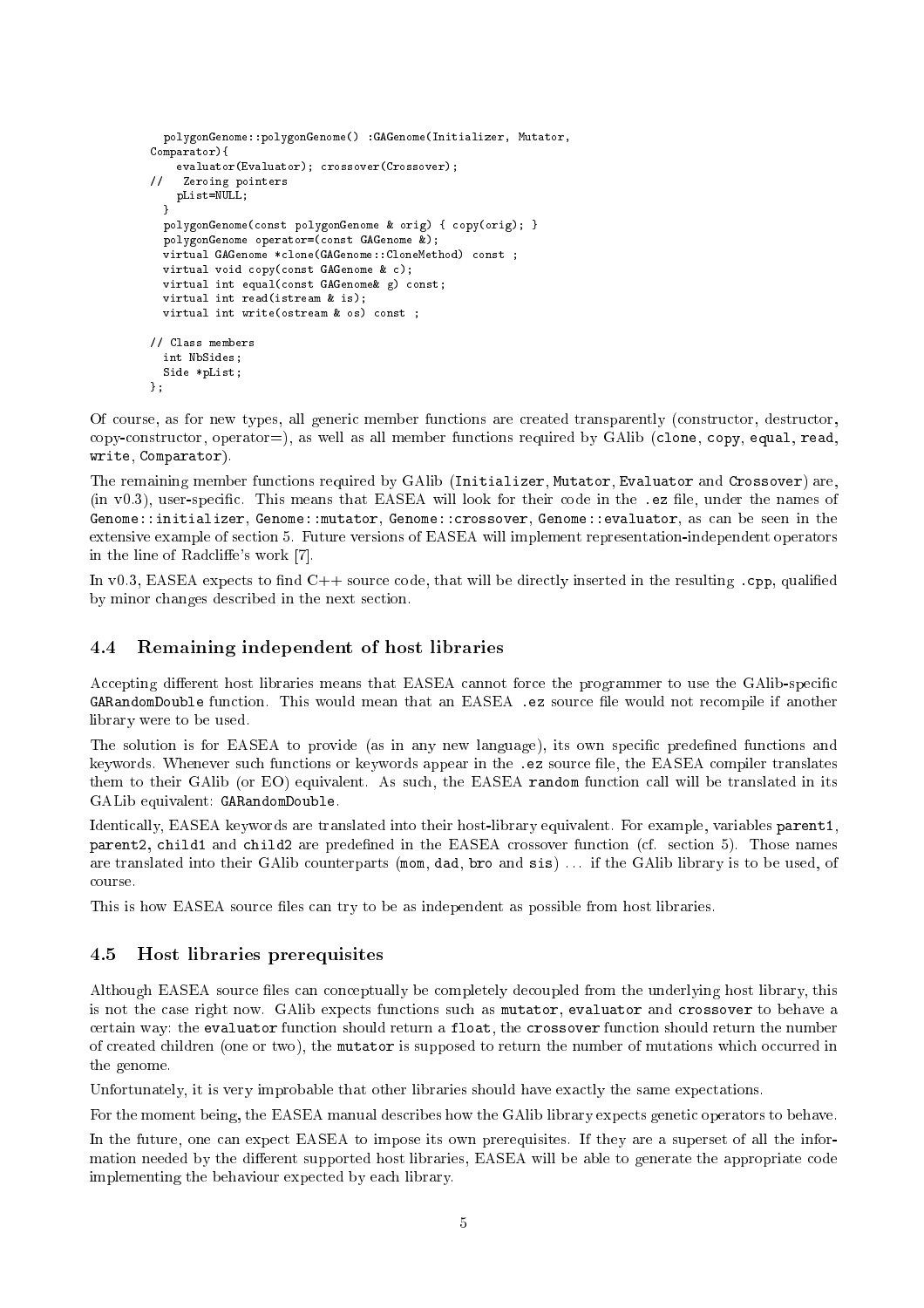#### 4.6User-space for external functions and variables

Up to now, the end-user has been offered to modify only four genome-related functions. This might not prove sufficient if additional functions or external variables are needed. Therefore, EASEA v0.3 source files can contain a section which will be included verbatim.

This offers real freedom to the programmer, who can even include  $C++$  compiler directives in this section.

### 5 EASEA extensive source file for a simple example

Here is one of the smallest examples of .ez source file, implementing the well-known onemax problem (maximising the number of ones in an array of booleans). It is included to show how simple a .ez source file looks like. A quick glance shows that EASEA code looks very much like  $C_{++}$ , stripped of much of its syntax.  $C_{++}$ style comments are accepted and function bodies are written in pure C++.

As soon as complex type operators (for arrays, lists, trees) already implemented by evolutionary libraries are accepted by EASEA, user-written initialiser, crossover and mutator functions will be superfluous (cf section 7).

```
/* EASEA implementation of the ONEMAX problem */
Genome { bool x[15]; }
Standard functions :
Genome::initializer :
  for (int i=0; i<15; i++) Genome.x[i]=tossCoin(.5)?1:0;
Genome::crossover : // Must return the number of concerned children
  int GeneratedChildren=0;
  int CrossoverPosition=(int)random(0,15);
  if (&child1){
    for(int i=0; i<15; i++)if (i<CrossoverPosition) child1.x[i]=parent1.x[i];
      else child1.x[i]=parent2.x[i];
    GeneratedChildren++;
  \mathbf{a}}
  if (&child2){
    for(int i=0:i<15:i++)if (i<CrossoverPosition) child2.x[i]=parent2.x[i];
      else child2.x[i]=parent1.x[i];
    GeneratedChildren++;
  \mathbf{L}.
return GeneratedChildren;
Genome::mutator : // Must return the number of mutations
  int NbMut=0:
  int NbMut=0;
  for (int i=0; i<15; i++)if (tossCoin(PMut)){
       NbMut++:
       \sim \sim \sim \simGenome.x[i]=Genome.x[i]?0:1;
    P,
  if (NbMut==0) identicalGenome=true; // saves evaluation time
    -
  return NbMut;
Genome::evaluator : // Must return the score as a float
  float Score=(float)0.0;
  for (int i= 0; i < 15; i++)
    Score+=(int)Genome.x[i];
return Score;
Run parameters :
 Population size : 30
                                 11 PSize
  Number of generations : 30
                                 // NbGen
  Mutation probability : 0.1 // PMut
  Crossover probability : 1 // PCross
  Genetic engine : SteadyState
End of genome file.
```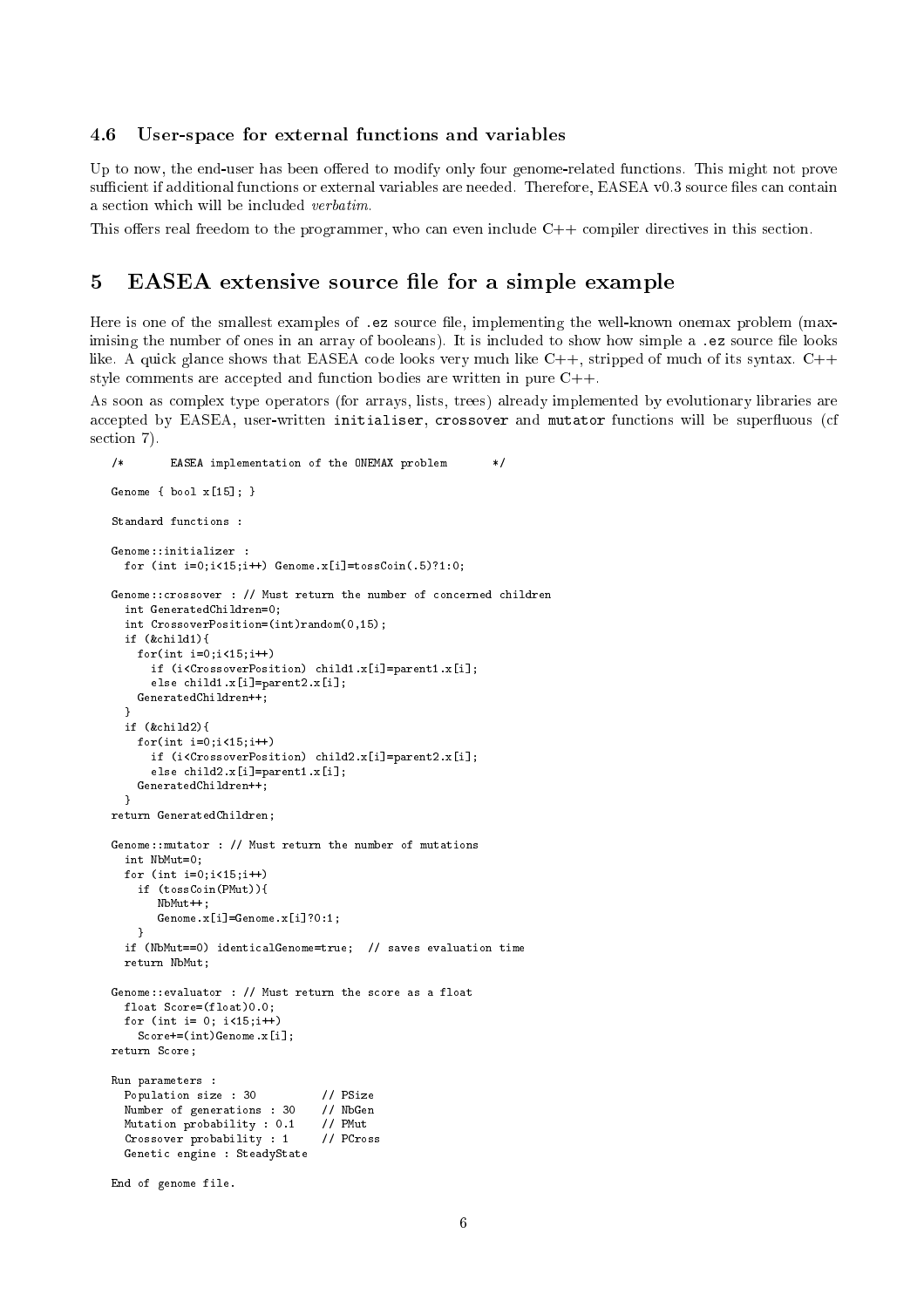To give a rough idea of the volume of code generated by EASEA, onemax.ez is 49 lines long, and the generated GALib-compatible onemax.cpp file is more than seven times longer with 377 lines.

## 6 Performance

The concern about performance surfaces whenever a piece of code is generated by a compiler. First of all, as far as syntax is concerned, EASEA produced  $C++$  files are not that different from what human-produced code would have looked like ... after debugging. Semantically speaking, it is true that when writing minor classes, a human programmer will not take the pain of writing code for operators that he knows will never be called. Although such refinement could be included with much pain in EASEA (a first pass could determine which operators of which classes will be needed), the only drawback is that the selection scheme will deal with slightly larger ob jects than necessary.

However, this cost is negligible, mainly owing to two facts:

- 1 EASEA generates source code, which is destined to be compiled by an extremely evolved C++ compiler. The code optimisation taking place in the  $C++$  compiler will minimise the lack of optimisation of the EASEA output.
- 2 EASEA-generated code only concerns the manipulation of genome objects which usually represents only a few percents of the total execution time of an evolutionary algorithm (usually overwhelmingly used up by the user-written evaluation function).

# 7 Future work

Feedback from scientific users is already very positive and shows that v1.0 is still far ahead. Necessary improvements include :

- 1 support of other libraries (among which EO),
- 2 utilisation of host libraries complex types and operators (arrays, lists, trees, . . . and their corresponding operators),
- 3 implementation of default representation-independent operators for user-dened genomes,
- 4 ability to allow user-dened function calls written in any programming language.

The first point is very important, as supporting at least two different libraries is what will give EASEA independence with reference to evolutionary libraries. This will also guide the evolution of the EASEA language towards the really abstract evolutionary programming language it aims to be.

The second point will drastically simplify EASEA source files: most evolutionary libraries already offer complex structures (arrays, lists, trees, . . . ) and their corresponding operators. As soon as EASEA is capable of making use of those complex types and their default operators, default initialisation, mutation and crossover functions will not be needed anymore in .ez files, unless the programmer feels the need to specialise some of them.

There is another way of removing genome-specific operators from .ez files: in many cases, user genomes will be aggregates of available types (e.g.: vectors of structures made of floats, integer and symbolic components). It is thus possible to define default operators for such representations using Radcliffe's ideas [7]. The three crossover operators (Random Respectful Recombination, Random Assorting Recombination and Random Transmitting Recombination) as well as the Binomial Minimal Mutation are perfect candidates for that. Of course, representation-specific operators will still be allowed in .ez files, as it is acknowledged that they are often more efficient than representation-independent operators [8]. Nevertheless, providing yet efficient default operators will be an important step towards real newcomers in the field  $(e.g.: \mathcal{I}$  only want to evolve my vector of structures and don't want to hear about it in the final result").

The last point is equally important to scientific users: many already have their own extremely complex evaluation functions, painstakingly written in FORTRAN or some other language. Heterogeneous function calls could allow them to re-use such evaluation functions, or even plug a hardware device onto the computer which would return a physical evaluation of parameters contained in a genome.